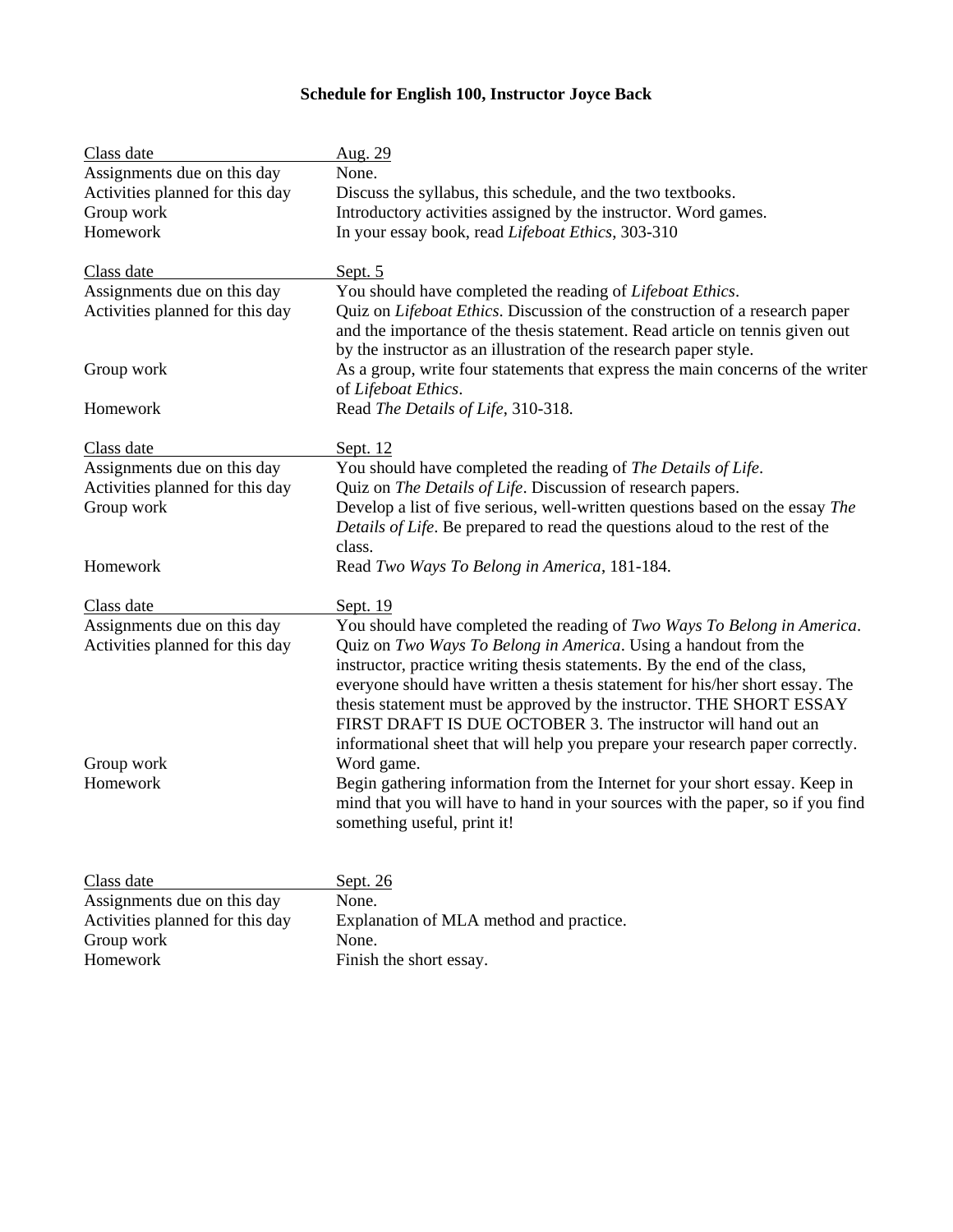| Class date                      | Oct. 3                                                                                                                                                      |
|---------------------------------|-------------------------------------------------------------------------------------------------------------------------------------------------------------|
| Assignments due on this day     | Short essay and all sources.                                                                                                                                |
| Activities planned for this day | Read pages 14-18 and page 26 in The Brief Penguin Handbook.                                                                                                 |
| Group work                      | Make a list of: five subjects that could be thoroughly explained in only                                                                                    |
|                                 | words; five subjects that could be thoroughly explained in only visuals; and                                                                                |
|                                 | five subjects that would require words and visuals. Read the article handed                                                                                 |
|                                 | out by the instructor and complete the attached worksheet. Hand in the                                                                                      |
|                                 | worksheet.                                                                                                                                                  |
| Homework                        | Read pages 27 to the bottom of 35 in The Brief Penguin Handbook. (Open-                                                                                     |
|                                 | book quiz next week.)                                                                                                                                       |
|                                 |                                                                                                                                                             |
| Class date                      | Oct. 10                                                                                                                                                     |
| Assignments due on this day     | Read pages 27 to the bottom of 35 in The Brief Penguin Handbook.                                                                                            |
| Activities planned for this day | Open-book quiz on pages 27 to the bottom of 35 in The Brief Penguin                                                                                         |
|                                 | Handbook. Essays returned. Develop a thesis statement for your next essay                                                                                   |
|                                 | (DUE NOVEMBER 14 - ONE DRAFT ONLY). The subject must be related                                                                                             |
|                                 | in some way to your college major.                                                                                                                          |
| Group work                      | Discuss the difference between writing in the first person and writing in the<br>third person, especially considering two stories that we read: Two Ways To |
|                                 | Live in America and Lifeboat Ethics. Why did first person work well for one                                                                                 |
|                                 | essay and third person for the other? Would either have been as effective if                                                                                |
|                                 | the person viewpoints were reversed?                                                                                                                        |
| Homework                        | Work on the second draft of your short essay (DUE NEXT WEEK). Also,                                                                                         |
|                                 | begin work on your long essay.                                                                                                                              |
|                                 |                                                                                                                                                             |
| Class date                      | Oct. 17                                                                                                                                                     |
| Assignments due on this day     | Second draft of your short essay.                                                                                                                           |
| Activities planned for this day | Second draft of short essays collected. Read Grant and Lee: A Study in                                                                                      |
|                                 | Contrasts and participate in a class discussion of the essay and comparison                                                                                 |
|                                 | essays in general. Read pages 36-41 in The Brief Penguin Handbook. Do the                                                                                   |
|                                 | worksheet handed out by the instructor.                                                                                                                     |
| Group work                      | Word game.                                                                                                                                                  |
| Homework                        | Continue working on your long essay.                                                                                                                        |
| Class date                      | <u>Oct. 24</u>                                                                                                                                              |
| Assignments due on this day     | None.                                                                                                                                                       |
| Activities planned for this day | Graded short essays returned. Read pages 43-52 in The Brief Penguin                                                                                         |
|                                 | Handbook. Do the worksheet handed out by the instructor (with your group).                                                                                  |
| Group work                      | Worksheet.                                                                                                                                                  |
| Homework                        | Continue working on your long essay.                                                                                                                        |
|                                 |                                                                                                                                                             |
| Class date                      | <u>Oct. 31</u>                                                                                                                                              |
| Assignments due on this day     | None.                                                                                                                                                       |
| Activities planned for this day | Read and discuss pp 344-348 of Symposium: Should Congress Use Tax                                                                                           |
|                                 | Dollars to Fund Therapeutic Cloning? in <b>75 Readings</b> . Pretend you are a                                                                              |
|                                 | paraplegic. Describe what your day would be like. (You can write in first                                                                                   |
|                                 | person.) We will read some of these in class.<br>None.                                                                                                      |
| Group work<br>Homework          |                                                                                                                                                             |
|                                 | Continue working on your long essay. Read the rest of Symposium: Should                                                                                     |
|                                 | Congress Use Tax Dollars to Fund Therapeutic Cloning?.                                                                                                      |